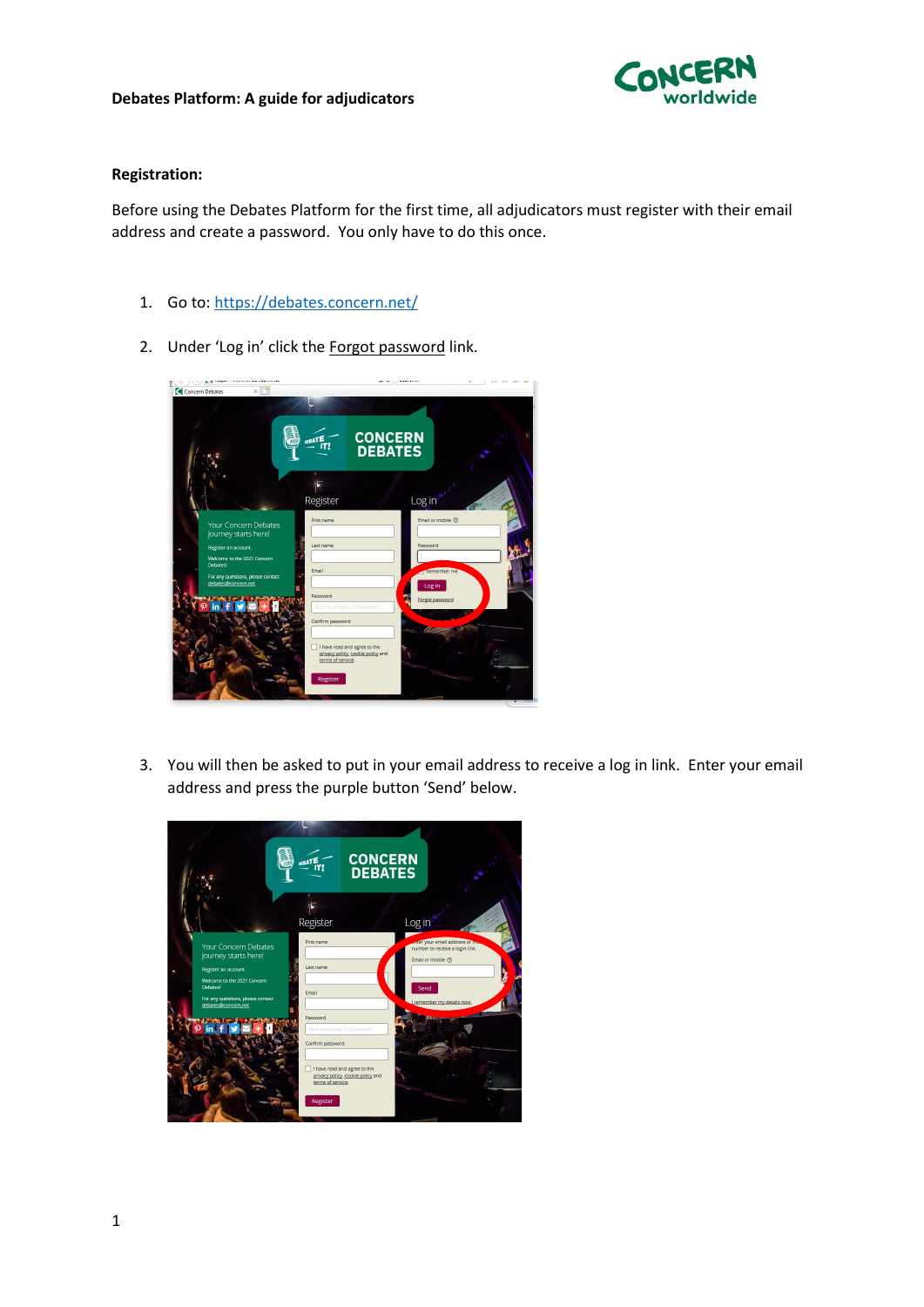

4. You will then see notification that an email has been sent.



5. An email will be sent for verification to the email address that you have just inputted.



- 6. Click on the link within the email 'Log in now' to confirm your registration.
- 7. This will take you back to the homepage where you can read the privacy notice, cookie policy and terms of service. Once you have ticked that they have been read, click on the purple button 'Complete profile.'

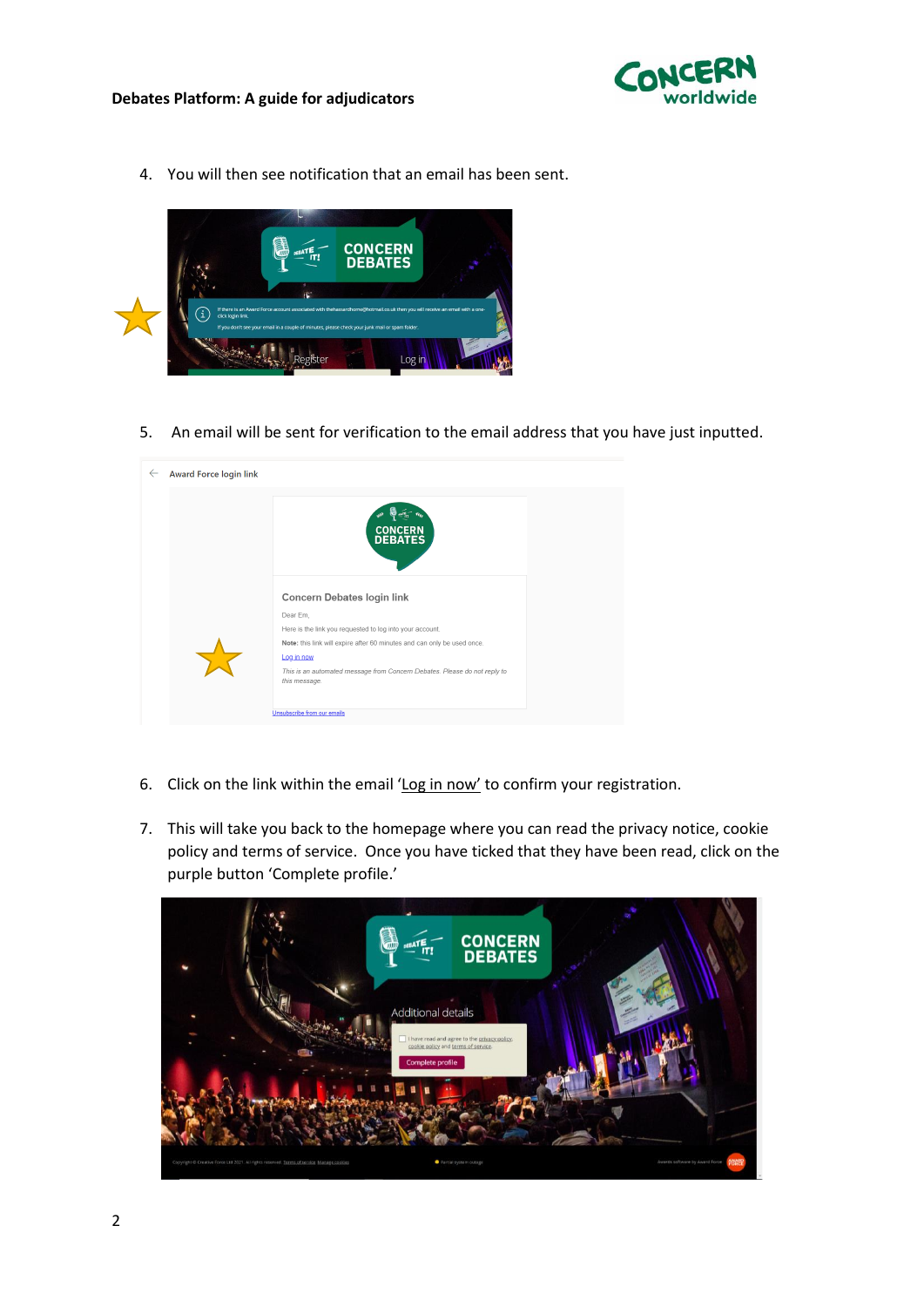

7. You will be taken to your registration page. Click on the icon at the top right and select 'Profile' to create your password.

|                                                                                                     |                    | Em Hass $\bigodot$ |
|-----------------------------------------------------------------------------------------------------|--------------------|--------------------|
| ã<br>HOATE TI<br><b>CONCERN<br/>DEBATES</b>                                                         | Profile<br>Log out | ≗<br>Ф             |
| Judge registrations<br>There are currently no registrations, or none matching your search criteria. | Q Search list      | Advanced           |
| D                                                                                                   |                    |                    |

8. In your profile page you can select a password by entering it into the 'Password' section and then again into 'Password confirmation'. Finally press the purple button 'Save' at the bottom.

|                          | <b>Account fields</b>                                                          | Security | Preferences |  |  |
|--------------------------|--------------------------------------------------------------------------------|----------|-------------|--|--|
| Download my data         |                                                                                |          |             |  |  |
| First name               |                                                                                |          |             |  |  |
| Em                       |                                                                                |          |             |  |  |
| Last name                |                                                                                |          |             |  |  |
| Hass                     |                                                                                |          |             |  |  |
| Email address (Verified) |                                                                                |          |             |  |  |
|                          | thehassardhome@hotmail.co.uk                                                   |          |             |  |  |
| Mobile                   |                                                                                |          |             |  |  |
|                          | ■ +44 + 7400 123456                                                            |          |             |  |  |
| Password                 |                                                                                |          |             |  |  |
|                          | Must be at least 12 characters                                                 |          |             |  |  |
|                          | Only required if you wish to change your password.                             |          |             |  |  |
| Password confirmation    |                                                                                |          |             |  |  |
|                          |                                                                                |          |             |  |  |
|                          | If you have provided a password above, please confirm by re-entering it again. |          |             |  |  |

9. You will see confirmation that the Profile has been updated. Please ensure you keep a note of your email and password, which you will then use each time to log in.

| Edit profile                                                |
|-------------------------------------------------------------|
| User profile successfully updated.<br>$\checkmark$          |
| <b>Account fields</b><br>Profile<br>Preferences<br>Security |
| Download my data<br>First name                              |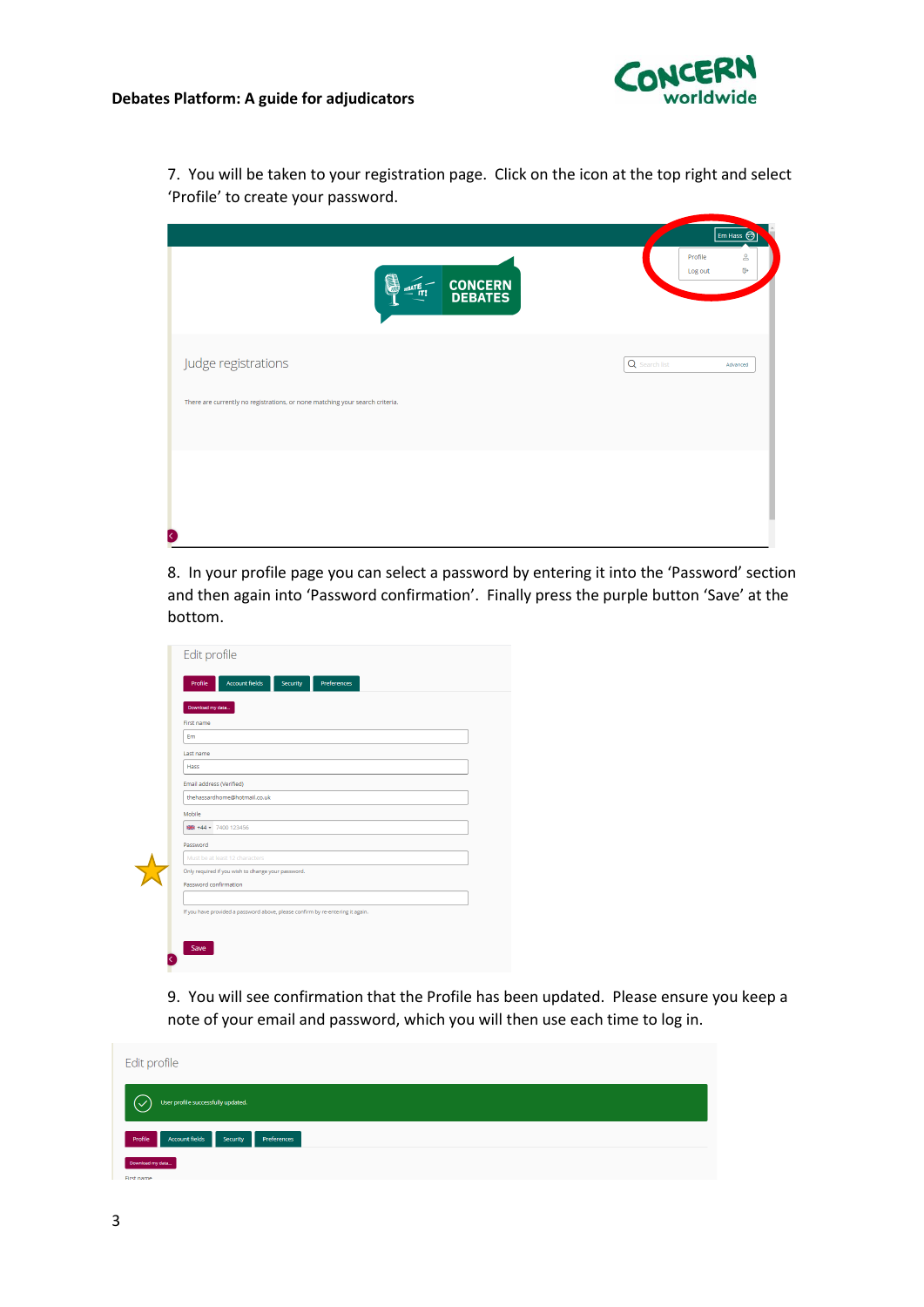

## **Viewing debates on the Debates platform:**

- 1. The debates team will email you to ask about your availability to adjudicate a debate in a certain timeframe – for example over a weekend. Please let us know as soon as possible if this date does or does not suit.
- 2. If it is convenient for you to adjudicate, we will send you notification when there is a debate available for you to view on the Debates Platform.
- 3. Go to[: https://debates.concern.net/](https://concern.awardsplatform.com/)

| Log in                    |  |
|---------------------------|--|
| Email or mobile 2         |  |
| Password                  |  |
| Remember me               |  |
| Log in<br>Forgot password |  |
|                           |  |

4. Log in using your email and password, which will take you to your registration page. You will see your debate as below, click on the name of the school to view.

Em Hass  $\bigodot$ **H** Judge registrations **CONCERN**<br>**DEBATES** Judge registrations  $\overline{\Omega}$ Advanced Displaying 1 - 1 of 1 View Video 1  $\circledcirc$ දයි  $\triangle$  Chapter  $\triangle$  Category Concern Debates Concern Debates To be scored  $\begin{tabular}{|c|c|c|c|c|c|c|c|c|} \hline $\epsilon$ & $\epsilon$ & $\mathbf{1}$ & $\rightarrow$ & $\mathbf{3}$ \\ \hline \end{tabular}$  $\boxed{10 - x}$ 

**\*Note: Your registration page will be blank until you have received a video to view. The debates team will email you when the video has been uploaded and is ready to view\***